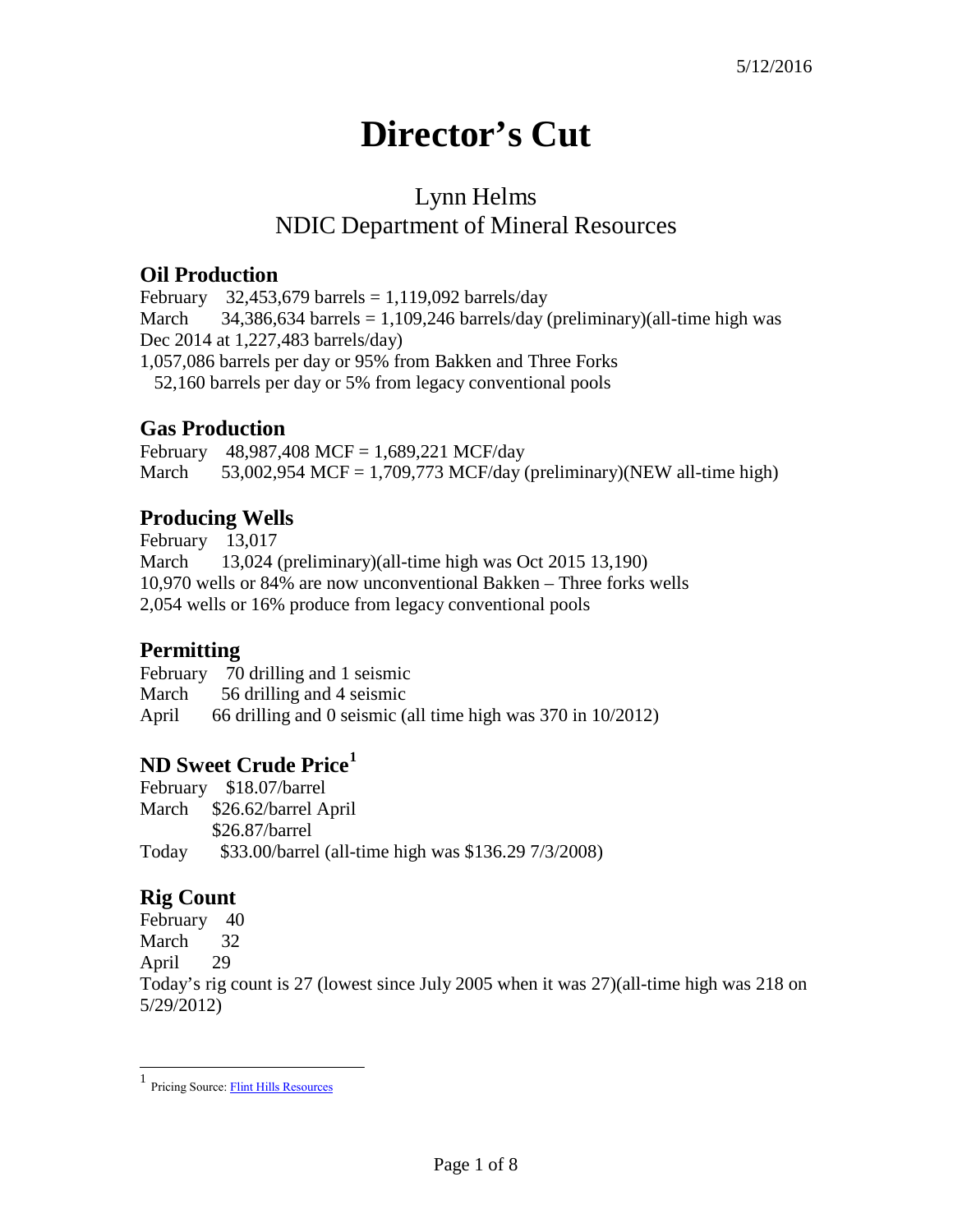The statewide rig count is down 88% from the high and in the five most active counties rig count is down as follows:

Divide -85% (high was 3/2013) Dunn -87% (high was 6/2012) McKenzie -81% (high was 1/2014) Mountrail -93% (high was 6/2011) Williams -98% (high was 10/2014)

#### **Comments:**

The drilling rig count fell 8 from February to March, 3 from March to April, and 2 more from April to today. Operators remain committed to running the minimum number of rigs while oil prices remain below \$60/barrel WTI. The number of well completions fell from 64(final) in February to 59(preliminary) in March. Oil price weakness is the primary reason for the slow-down and is now anticipated to last into at least the third quarter of this year and perhaps into the second quarter of 2017. There were no significant precipitation events, 4 days with wind speeds in excess of 35 mph (too high for completion work), and no days with temperatures below -10F.

Over 98% of drilling now targets the Bakken and Three Forks formations.

Estimated wells waiting on completion services<sup>[2](#page-1-0)</sup> is 920, up 13 from the end of February to the end of March.

Estimated inactive well count<sup>[3](#page-1-1)</sup> is 1,523, up 84 from the end of February to the end of March.

Crude oil take away capacity remains dependent on rail deliveries to coastal refineries to remain adequate.

Low oil price associated with lifting of sanctions on Iran and a weaker economy in China are expected to lead to continued low drilling rig count. Utilization rate for rigs capable of 20,000+ feet is about 30% and for shallow well rigs (7,000 feet or less) about 20%.

Drilling permit activity declined February to March then fell further in April as operators continue to position themselves for low 2016 price scenarios. Operators have a

<span id="page-1-0"></span> $2$  The number of wells waiting on completions is an estimate on the part of the director based on idle well count and a typical five year average. Neither the State of North Dakota, nor any agency officer, or employee of the State of North Dakota warrants the accuracy or reliability of this product and shall not be held responsible for any losses caused by this product. Portions of the information may be incorrect or out of date. Any person or entity that relies on any information obtained from this product does so at his or her own risk.

<span id="page-1-1"></span> $3$  Includes all well types on IA and AB statuses. IA= Inactive shut in >3 months and <12 months

AB= Abandoned (Shut in >12 months)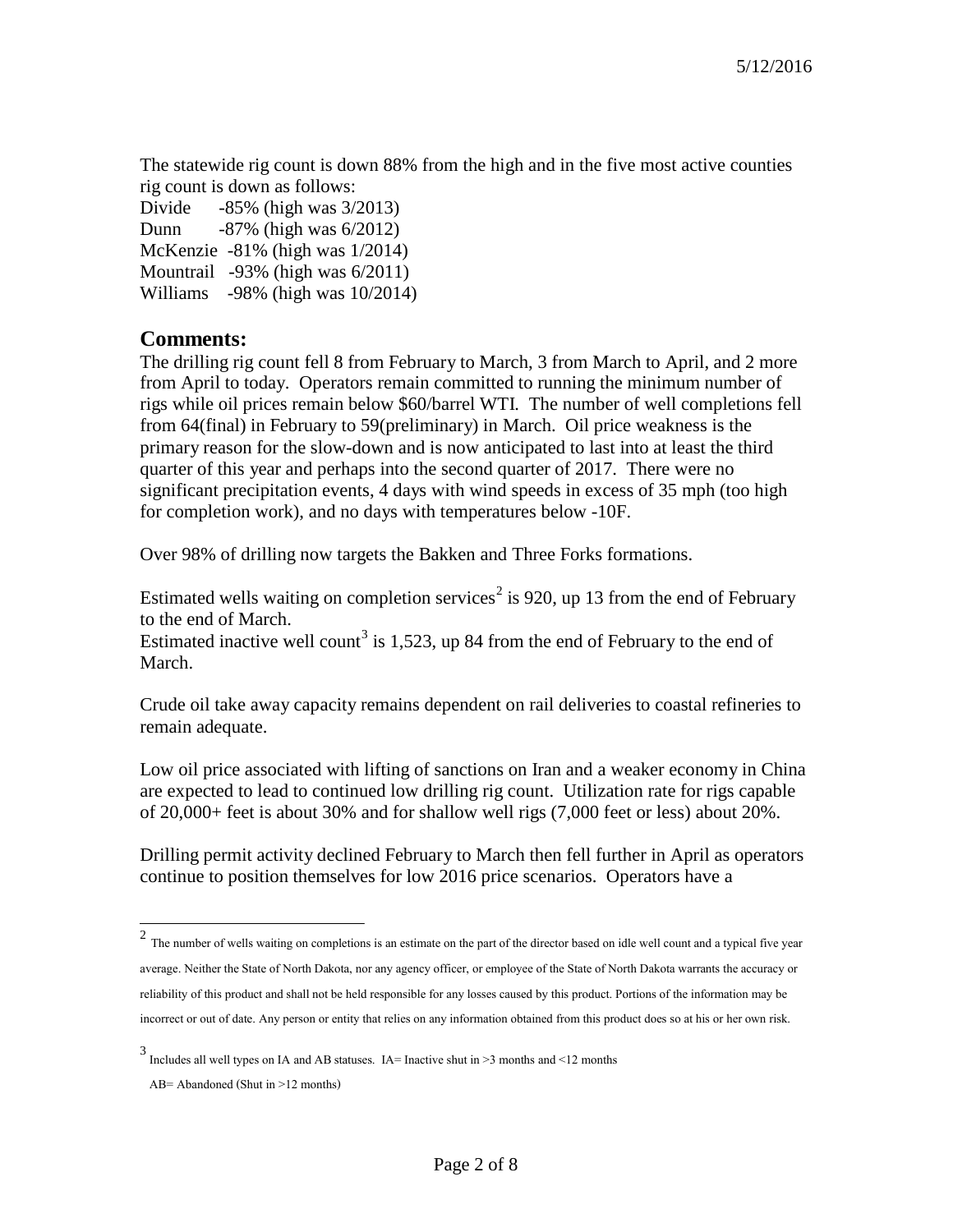significant permit inventory should a return to the drilling price point occur in the next 12 months.

Rigs actively drilling on federal surface in the Dakota Prairie Grasslands remains at 0.

Activity on the Fort Berthold Reservation is as follows: 5 drilling rigs (0 on fee lands and 5 on trust lands) 177,553 barrels of oil per day (120,260 from trust lands & 57,293 from fee lands) 1,438 active wells (982 on trust lands & 456 on fee lands) 152 wells waiting on completion 549 approved drilling permits (368 on trust lands & 181 on fee lands) 1,802 additional potential future wells (1,286 on trust lands & 516 on fee lands)

Seismic activity is unchanged. There are 4 surveys active,0 recording and 0 NDIC reclamation projects, 0 remediating, 3 suspended, and 1 permitted.

North Dakota leasing activity is limited to renewals and top leases in the Bakken - Three Forks area.

US natural gas storage is now 46.7% above the five-year average indicating low prices in the future. North Dakota shallow gas exploration could be economic at future gas prices, but is not at the current price. The operator of the exploration well (file 27235) in Emmons County has received Temporary Abandoned status on 8/31/15 and cancelled all other permits in the area. The well appears to contain 2 pay sections totaling about 80 feet thick with very good gas shows.

The price of natural gas delivered to Northern Border at Watford City is up \$0.11 to \$1.57/MCF. This results in a current oil to gas price ratio of 21 to 1. The percentage of gas flared dropped below 10% to 9.7% (first month below 10% since December 2007). The Tioga gas plant operated at 80% of capacity. Even though the expansion of gas gathering from south of Lake Sakakawea was approved, the approval came too late for the 2015 construction season, resulting in a 1 year delay. The March Bakken capture percentage was 90% with the daily volume of gas flared from February to March down 24.3 MMCFD. The historical high flared percent was 36% in 09/2011. Gas capture statistics are as follows: Statewide 90% Statewide Bakken 91% Non-FBIR Bakken 92% FBIR Bakken 87% Trust FBIR Bakken 86% Fee FBIR 89% 77% January 1, 2015 through March 31, 2016 80% April 1, 2016 through October 31, 2016 85% November 1, 2016 through October 31, 2018 88% November 1, 2018 through October 31, 2020

91% beginning November 1, 2020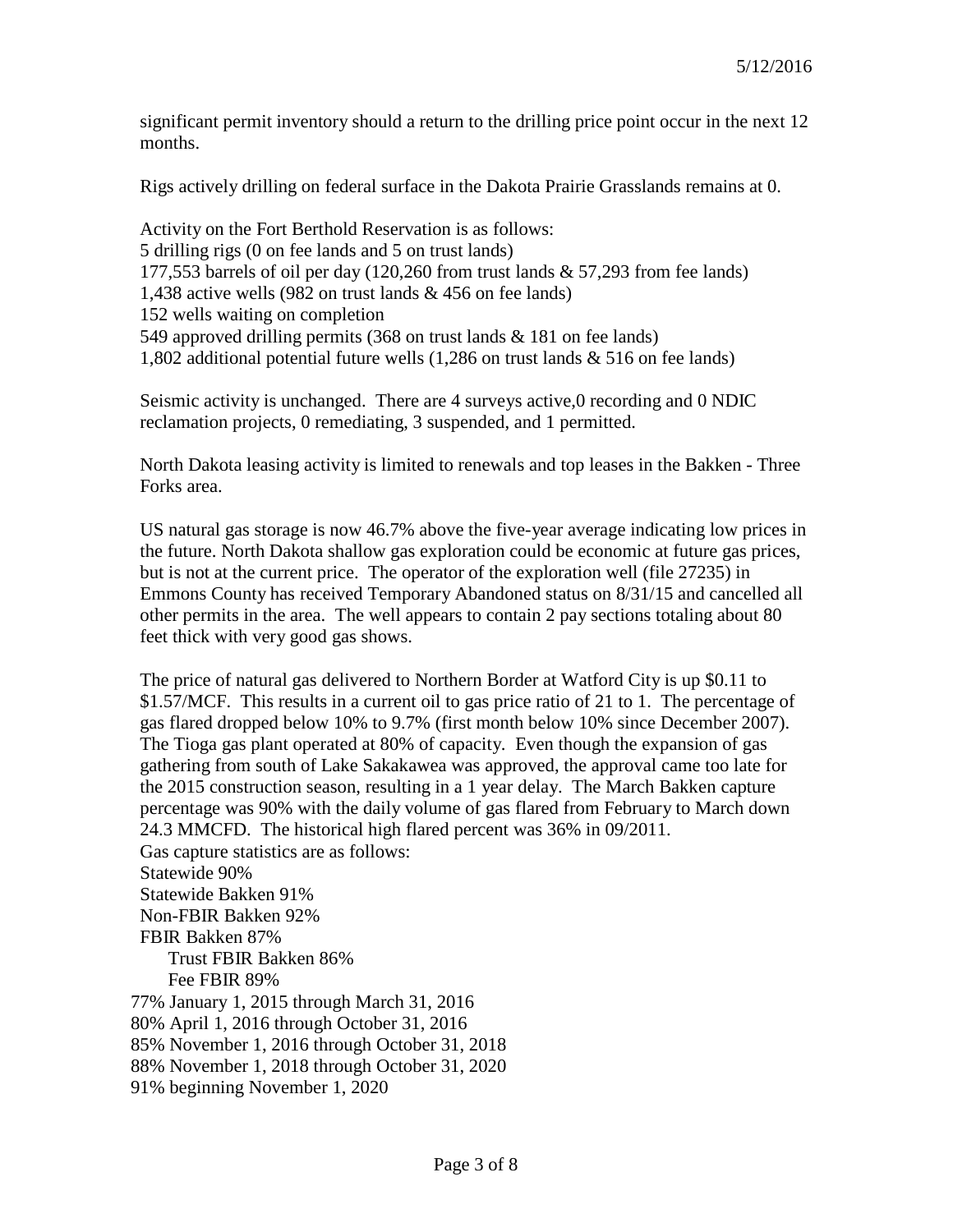The North Dakota Legislature passed HB1432 which sets up a council to address Clean Water Act, Safe Drinking Water Act, Clean Air Act, and Endangered Species Act issues: **BIA** has published a new final rule to update the process for obtaining rights of way on Indian land. The rule was published 11/19/15 and became effective 12/21/15. The final rule can be found at [https://www.federalregister.gov/articles/2015/11/19/2015-](https://www.federalregister.gov/articles/2015/11/19/2015-28548/rights-of-way-on-indian-land) [28548/rights-of-way-on-indian-land. O](https://www.federalregister.gov/articles/2015/11/19/2015-28548/rights-of-way-on-indian-land)n March 11, 2016, the Western Energy Alliance filed a complaint and motion for a temporary restraining order and/or a preliminary injunction. On April 19, 2016, the US District court for the District of North Dakota issued an order denying the motion for a preliminary injunction.

**BLM** has published a new final rule to revise Onshore Order 4. The proposed rule would replace Onshore Oil and Gas Order Number 4 (Order 4), which sets minimum standards for the measurement of oil. Order 4 has not been updated since 1989, and does not reflect modern industry practices or standards. The proposed rule may be viewed online at [www.regulations.gov C](http://www.regulations.gov/)omments on the proposed rule were due March 14, 2015. NDIC comments can be found at [http://www.nd.gov/ndic/ic-press/BLM-Comments-](http://www.nd.gov/ndic/ic-press/BLM-Comments-OnshoreOrder4.pdf)[OnshoreOrder4.pdf](http://www.nd.gov/ndic/ic-press/BLM-Comments-OnshoreOrder4.pdf)

**BLM** released a proposed rule on  $10/2/15$  to update and replace its regulations (Onshore order 5) governing the measurement of natural gas produced from onshore Federal and Indian leases. The requirements contained in the proposed rule reflect advances in measurement technology and critical updates in industry standards and practices. It also responds directly to concerns from the Government Accountability Office (GAO), the Department of the Interior's Office of Inspector General, and Secretary's Subcommittee on Royalty Management, that the BLM's existing rules do not provide adequate assurance that gas production on public and Indian lands is being accounted for in a way that ensures that all royalties are accurately tracked and paid. The proposed rule that would replace Onshore Order 5 may be viewed online at [www.blm.gov.](http://www.blm.gov/) Comments on the proposed rule were due March 14, 2015. NDIC comments can be found at<http://www.nd.gov/ndic/ic-press/BLM-Comments-1004-AE17.pdf>

**BLM** released a proposed rule on 1/22/16 to update and replace its regulations on venting and flaring of natural gas. The information from public and tribal sessions in Denver, Albuquerque, Dickinson, and Washington, DC can be viewed at [http://www.blm.gov/wo/st/en/prog/energy/oil\\_and\\_gas/public\\_events\\_on\\_oil.html.](http://www.blm.gov/wo/st/en/prog/energy/oil_and_gas/public_events_on_oil.html) NDIC comments can be found at [http://www.nd.gov/ndic/ic-press/BLM-comments-](http://www.nd.gov/ndic/ic-press/BLM-comments-140509.pdf)[140509.pdf.](http://www.nd.gov/ndic/ic-press/BLM-comments-140509.pdf)

Comments on the proposed rule were due April 22, 2016. NDIC comments can be found at <http://www.nd.gov/ndic/ic-press/dmr-blm-43CFR.pdf>

**BLM** revised final regulations for hydraulic fracturing on federal and Indian lands were published in the CFR on 3/26/15 and they were scheduled to go into effect 6/24/15. North Dakota, Colorado, Utah, Wyoming, Western Energy Alliance, and IPAA filed for a preliminary injunction to prevent the rules going into effect until the case is settled.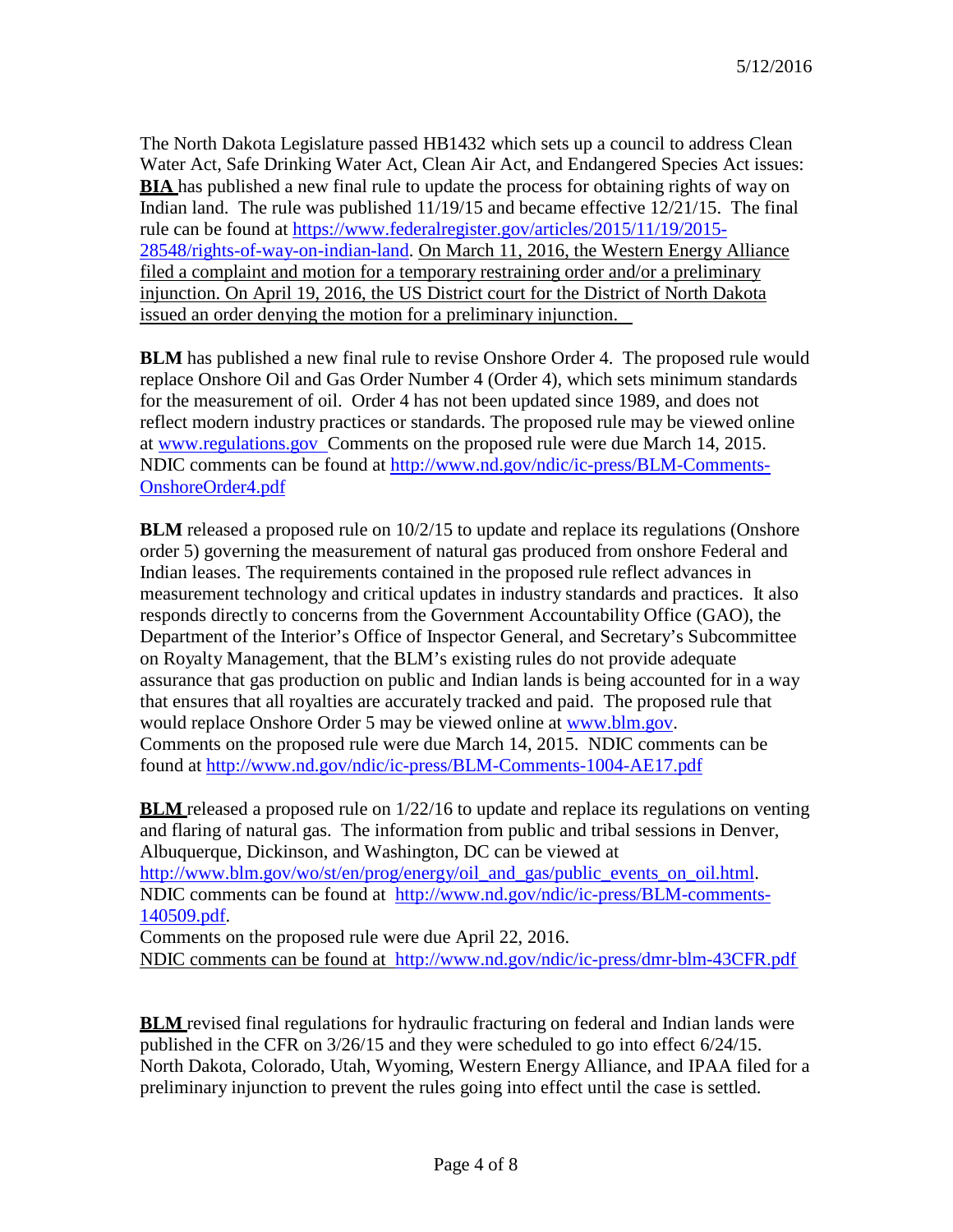Following a lengthy hearing in Casper, Wyoming on Aug 23, the court issued a stay on the rules. On 9/30/15 the court granted the preliminary injunction, preventing the rules from being enforced until litigation on the rule is final. The  $10<sup>th</sup>$  Circuit Court of Appeals issued an order 3/10/16 denying the industry alternative motion for a stay.

Briefs have been filed in U.S District Court of Wyoming on the merits of the final rule. The US Court of Appeals for the Tenth Circuit preliminary injunction appeal briefing will be completed in June 2016.

NDIC comments can be found at [http://www.nd.gov/ndic/ic-press/BLM-comments-](http://www.nd.gov/ndic/ic-press/BLM-comments-120625.pdf)[120625.pdf](http://www.nd.gov/ndic/ic-press/BLM-comments-120625.pdf)

**BLM** has published a new final rule to revise Onshore Order 3. The proposed rule would change the way federal production is measured and allocated for calculation of royalties, require a federal Application for Permit to Drill (APD) even for state and private wells in a federal unit or communitized area (CA), and revise the situations in which downhole commingling of production from different leaseholds would be allowed. Comments on the proposed rule were due March 14, 2015. NDIC comments can be found at<http://www.nd.gov/ndic/ic-press/BLM-Comments-OnshoreOrder3.pdf>

**BLM** has published the North Dakota Greater Sage-Grouse Proposed Resource Management Plan Amendment and Final EIS. Information on the plan and EIS can be found at the following web addresses: [https://www.blm.gov/epl-front](https://www.blm.gov/epl-front-office/eplanning/planAndProjectSite.do?methodName=dispatchToPatternPage&currentPageId=48797)[office/eplanning/planAndProjectSite.do?methodName=dispatchToPatternPage&currentP](https://www.blm.gov/epl-front-office/eplanning/planAndProjectSite.do?methodName=dispatchToPatternPage&currentPageId=48797) [ageId=48797](https://www.blm.gov/epl-front-office/eplanning/planAndProjectSite.do?methodName=dispatchToPatternPage&currentPageId=48797)

**EPA** On February 26, 2015 a coalition of environmental organizations filed a 60 day legal notice with the U.S. Environmental Protection Agency demanding more regulation of drilling and fracking waste. The groups are the Environmental Integrity Project, Natural Resources Defense Council, Earthworks, Responsible Drilling Alliance, San Juan Citizens Alliance, West Virginia Surface Owners Rights Organization, and the Center for Health, Environment and Justice. On May 4, 2016 the same environmental groups filed suit against the EPA in the federal district court for the District of Columbia. The Plaintiffs Allege that EPA "has failed to meet its nondiscretionary duty" under the federal Resource Conservation and Recovery Act (RCRA ) to review and revise the RCRA Subtitle D solid waste regulations for O&G wastes every three years and that EPA last completed such a review in 1988 and that EPA has failed to review or revise the guidelines for state solid waste plans since 1981.

Plaintiffs want to force EPA to do two things-

1.Issue more stringent regulations for managing and disposing of O&G wastes, including on issues such as open-air pits and impoundments used for storing O&G wastewater, underground injection wells, and the transportation of O&G wastes by truck or pipeline.

2.Make the state solid waste plan guidelines more stringent and comprehensive. The document filed in the suit can be found at [http://environmentalintegrity.org/wp](http://environmentalintegrity.org/wp-content/uploads/2016-05-04-RCRA-OG-Wastes-Deadline-Suit-Complaint-FILED.pdf)[content/uploads/2016-05-04-RCRA-OG-Wastes-Deadline-Suit-Complaint-FILED.pdf](http://environmentalintegrity.org/wp-content/uploads/2016-05-04-RCRA-OG-Wastes-Deadline-Suit-Complaint-FILED.pdf)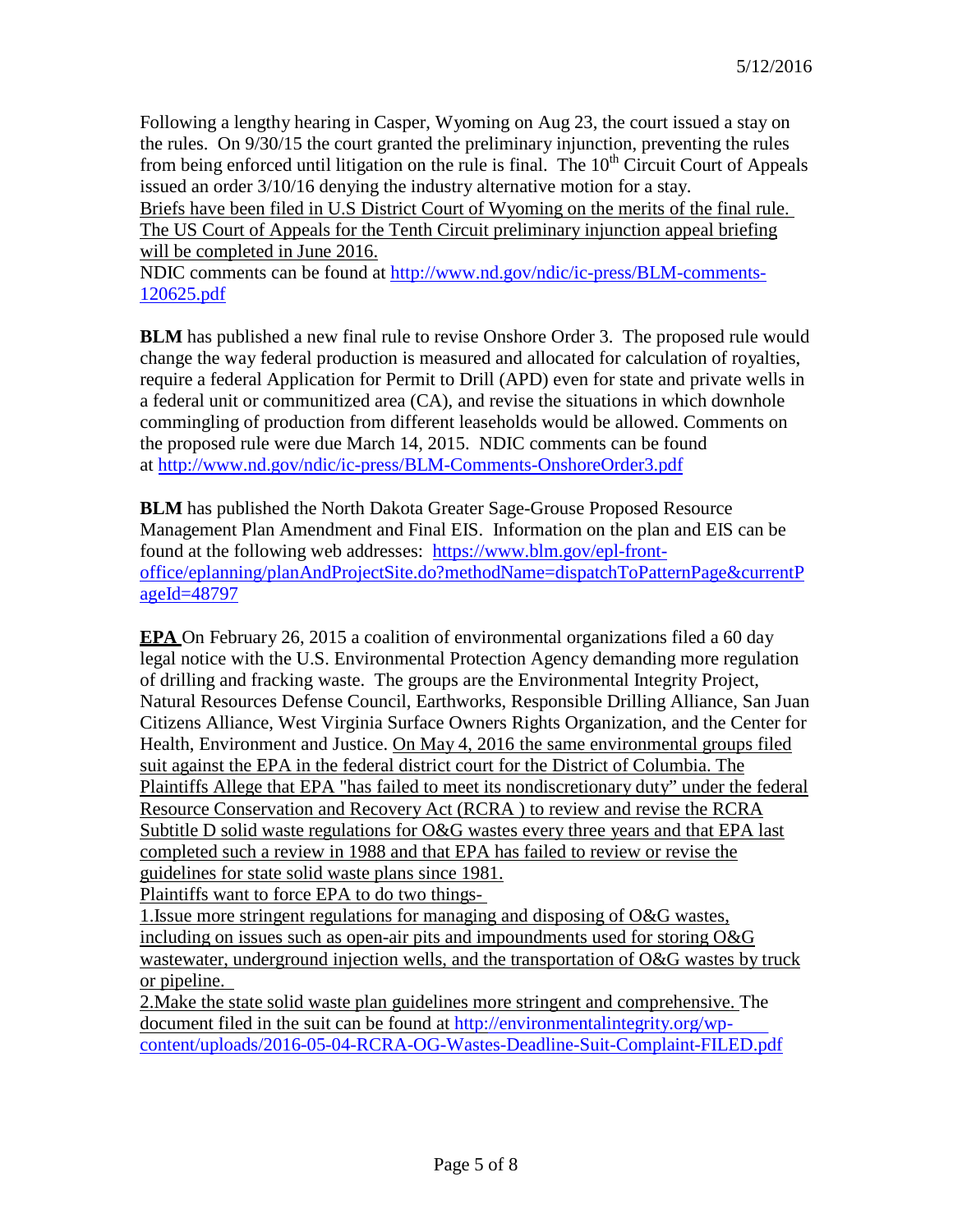#### **The state of North Dakota has determined that it should intervene in order to prevent a sue and settle situation that would adversely impact state regulatory jurisdiction.**

**EPA** Prime Minister Justin Trudeau and President Barack Obama announced Thursday 3/10/16 their two countries will work together to reduce methane emissions from the oil and gas sector by 40 to 45 per cent below 2012 levels by 2025.

On May 12, 2016 EPA Administrator McCarthy approved for publication a proposed "Information Collection Effort for Oil and Gas Facilities." The notice and supporting statement along with the operator survey and facility survey can be found at [https://www3.epa.gov/airquality/oilandgas/actions.html.](https://www3.epa.gov/airquality/oilandgas/actions.html)

EPA will be soliciting public comments on specific aspects of the proposed information collection until 60 days after publication in the Federal Register. Submit your comments, referencing Docket ID No. EPA-HQ-OAR-2016-0204, online using [http://www.regulations.gov,](http://www.regulations.gov/) or by mail to: EPA Docket Center (EPA/DC), Environmental Protection Agency, Mail Code 28221T, 1200 Pennsylvania Ave., NW,

Washington, DC 20460.

**EPA** On May 12, 2016 EPA Administrator McCarthy signed the final rule proposing a suite of changes to Clean Air Act permitting requirements for the oil and natural gas industry. The final 600 page Final Rule and 196 page Regulatory Impact Analysis can be found at [https://www3.epa.gov/airquality/oilandgas/actions.html.](https://www3.epa.gov/airquality/oilandgas/actions.html) The final rule is scheduled to become effective 60 days after publication in the Federal Register. NDIC will now begin comparing the final rule to determine if it has significant impacts on North Dakota's ability to administer its oil and gas regulatory program and what action, if any, is appropriate to defend the state's sovereign jurisdiction over oil and gas regulation. The proposed actions and NDIC comments are as follows:

o Proposed New Source Performance Standards – Docket ID number EPA-HQ-OAR-2010-0505. NDIC comments can be found at [http://www.nd.gov/ndic/ic-press/EPA-HQ-](http://www.nd.gov/ndic/ic-press/EPA-HQ-OAR-2010-0505.pdf)[OAR-2010-0505.pdf](http://www.nd.gov/ndic/ic-press/EPA-HQ-OAR-2010-0505.pdf)

o Draft Control Techniques Guidelines – Docket ID number: EPA-HQ-OAR-2015-0216. NDIC comments can be found at [http://www.nd.gov/ndic/ic-press/EPA-HQ-OAR-2015-](http://www.nd.gov/ndic/ic-press/EPA-HQ-OAR-2015-0216.pdf) [0216.pdf](http://www.nd.gov/ndic/ic-press/EPA-HQ-OAR-2015-0216.pdf)

o Proposed Source Determination Rule – Docket ID number: EPA-HQ-OAR-2013-0685. NDIC comments can be found at [http://www.nd.gov/ndic/ic-press/EPA-HQ-OAR-2013-](http://www.nd.gov/ndic/ic-press/EPA-HQ-OAR-2013-0685.pdf) [0685.pdf](http://www.nd.gov/ndic/ic-press/EPA-HQ-OAR-2013-0685.pdf)

o Proposed Federal Implementation Plan for Implementing Minor New Source Review Permitting in Indian Country – Docket ID number: EPA-HQ-OAR-2014-0606. NDIC comments can be found at [http://www.nd.gov/ndic/ic-press/EPA-HQ-OAR-2014-](http://www.nd.gov/ndic/ic-press/EPA-HQ-OAR-2014-0606.pdf) [0606.pdf](http://www.nd.gov/ndic/ic-press/EPA-HQ-OAR-2014-0606.pdf)

**EPA** published an advanced notice of proposed rule-making to seek comments on the information that should be reported or disclosed for hydraulic fracturing chemical substances and mixtures and the mechanism for obtaining this information. The proposed rule-making is in response to a petition from Earthjustice and 114 other groups who are opposed to the use of the GWPC-IOGCC FracFocus website process of chemical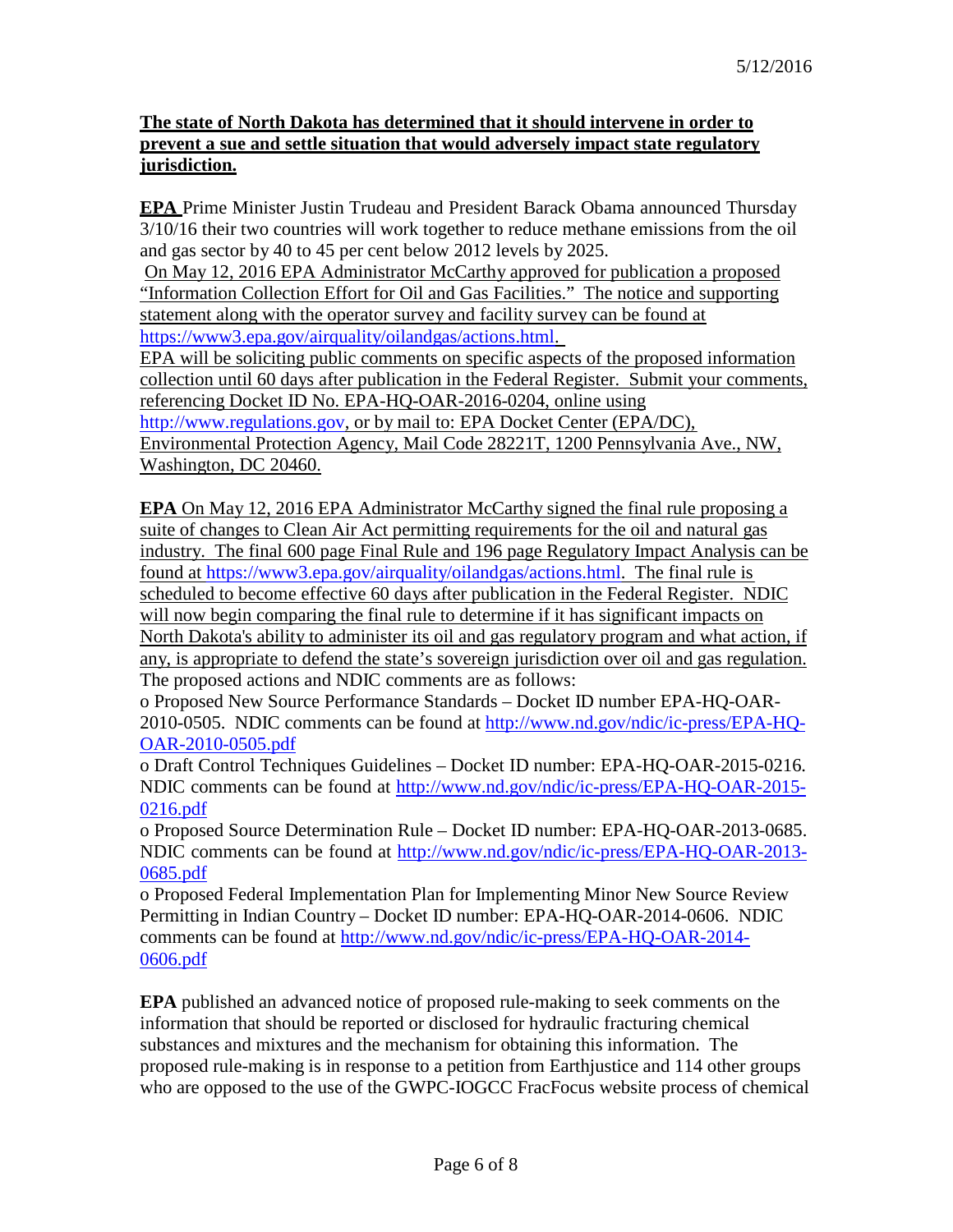disclosure and any type of trade secret protection for hydraulic fracturing fluid mixtures. These groups are requesting EPA regulation of chemical disclosure under the federal Toxic Substances Control Act. Thanks to all who provided comments in support of a "states first" policy. NDIC comments can be viewed at [http://www.nd.gov/ndic/ic](http://www.nd.gov/ndic/ic-press/DMR-frac714.pdf)[press/DMR-frac714.pdf](http://www.nd.gov/ndic/ic-press/DMR-frac714.pdf)

**EPA** Administrator, Gina McCarthy, and the Assistant Secretary of the Army (Civil Works), Jo Ellen Darcy, signed the "Waters of the United States" final rule on 05/27/2015. The final rule was published in the Federal Register Aug 29, 2015 and became effective in 37 states on February 28, 2015. North Dakota, Alaska, Arizona, Arkansas, Colorado, Idaho, Missouri, Montana, Nebraska, New Mexico, Nevada, South Dakota, and Wyoming filed a lawsuit in U.S. District Court, claiming the final rule would harm states as regulators of the waters and lands. On February 27th Federal District Judge Erickson granted a preliminary injunction preventing enforcement of the rule in the 13 states. The North Dakota case will now be subject to appeal, but no schedule has been set at this time. NDIC comments can be viewed at [http://www.nd.gov/ndic/ic](http://www.nd.gov/ndic/ic-press/WOTUS-comments.pdf)[press/WOTUS-comments.pdf](http://www.nd.gov/ndic/ic-press/WOTUS-comments.pdf)

Texas, Mississippi and Louisiana filed a joint complaint in the U.S. District Court for the Southern District of Texas, charging that the rule is unconstitutional. Ohio and Michigan filed a complaint in the U.S. District Court for the Southern District of Ohio, alleging that the expansion of jurisdiction includes dry land. Georgia and eight other states (Alabama, Florida, Kansas, Kentucky, South Carolina, Utah, West Virginia and Wisconsin) filed suit in the U.S. District Court for the Southern District of Georgia, asking the court to vacate the rule and block its enforcement by injunction. On 10/9/15 the United States Court Of Appeals for the Sixth Circuit granted a nationwide stay of the WOTUS rule pending jurisdiction determinations.

**USFWS** has made a decision to list the Dakota Skipper and Powershiek Skipperling to receive protection under the Endangered Species Act. Additional potential listing of concern are the Rufa Red Knot, Sprague's Pipit, Greater Sage Grouse, Monarch Butterfly, Sturgeon Chub, and Sicklefin Chub.

**USFWS** has published a new final rule to revise Management of Non-Federal Oil and Gas Rights. Key components of the proposed rule include: A permitting process for new operations; A permitting process for well plugging and reclamation for all operations; Information requirements for particular types of operations; Operating standards so that both the Service and the operator can readily identify what standards apply to particular operations; Fees for new access beyond that held as part of the operator's oil and gas right; Financial assurance (bonding); Penalty provisions; Clarification that the process for authorizing access to non-Federal oil and gas properties in Alaska will continue to be controlled by 43 CFR part 36, which implements provisions of the Alaska National Interest Lands Conservation Act; and Codification of some existing agency policies and practices. The proposed rule may be viewed online at

[http://www.fws.gov/policy/library/2015/2015-30977.html c](http://www.fws.gov/policy/library/2015/2015-30977.html)omments on the proposed rule were due March 9, 2016. NDIC comments can be found at [http://www.nd.gov/ndic/ic](http://www.nd.gov/ndic/ic-press/DMR-FWS-0086.pdf)[press/DMR-FWS-0086.pdf](http://www.nd.gov/ndic/ic-press/DMR-FWS-0086.pdf)